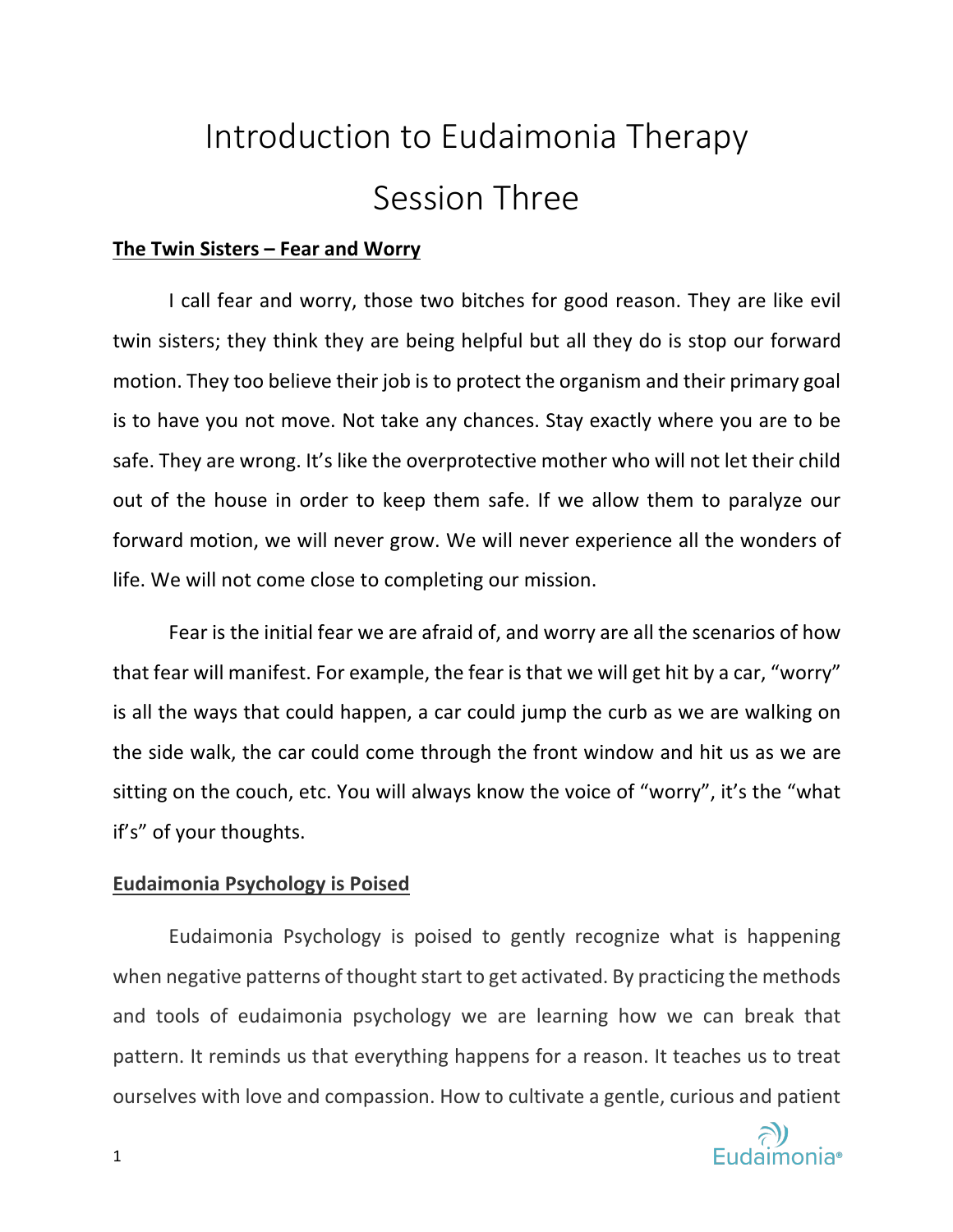attitude with ourselves and to always celebrate small victories. It also helps us to understand that no one can make us feel inferior without our consent.

Eudaimonia methods and tools assist us in noticing our negative self-talk and substitute positive approaches. For example, the statement, "I'm so stupid!" can be replaced by reframing it to, "I am smart and get smarter every day by learning new skills."

Another tactic that will help to address your negative self-talk is by reminding yourself that everything happens for you, not to you, what are you learning about yourself? In addition, you are finding growth in every decision you make even the ones that turn out to be disappointing. It's about learning how to treat yourself with the same love and compassion you give to others.

#### **FEAR**

Fear is **F**alse **E**vidence **A**ppearing **R**eal, meaning whatever you are afraid of is not based in reality, it's based on false projections of what could go wrong. Our society has taught us to look at what's going wrong and fix it, rather than looking at what's going right and enjoy it. Fear and worry also have to do with a bored ego.

The ego has a very important job, and that is to protect the organism, us. Back in the day, the ego along with fear and worry, were very busy as we lived in quite a dangerous environment. We were nomadic and moved around a lot. We had to be aware of bigger animals attacking and eating us, and severe weather conditions that could kill us if we didn't have shelter. We needed to be near a water supply and a food source for nourishment. The ego had a lot to do.

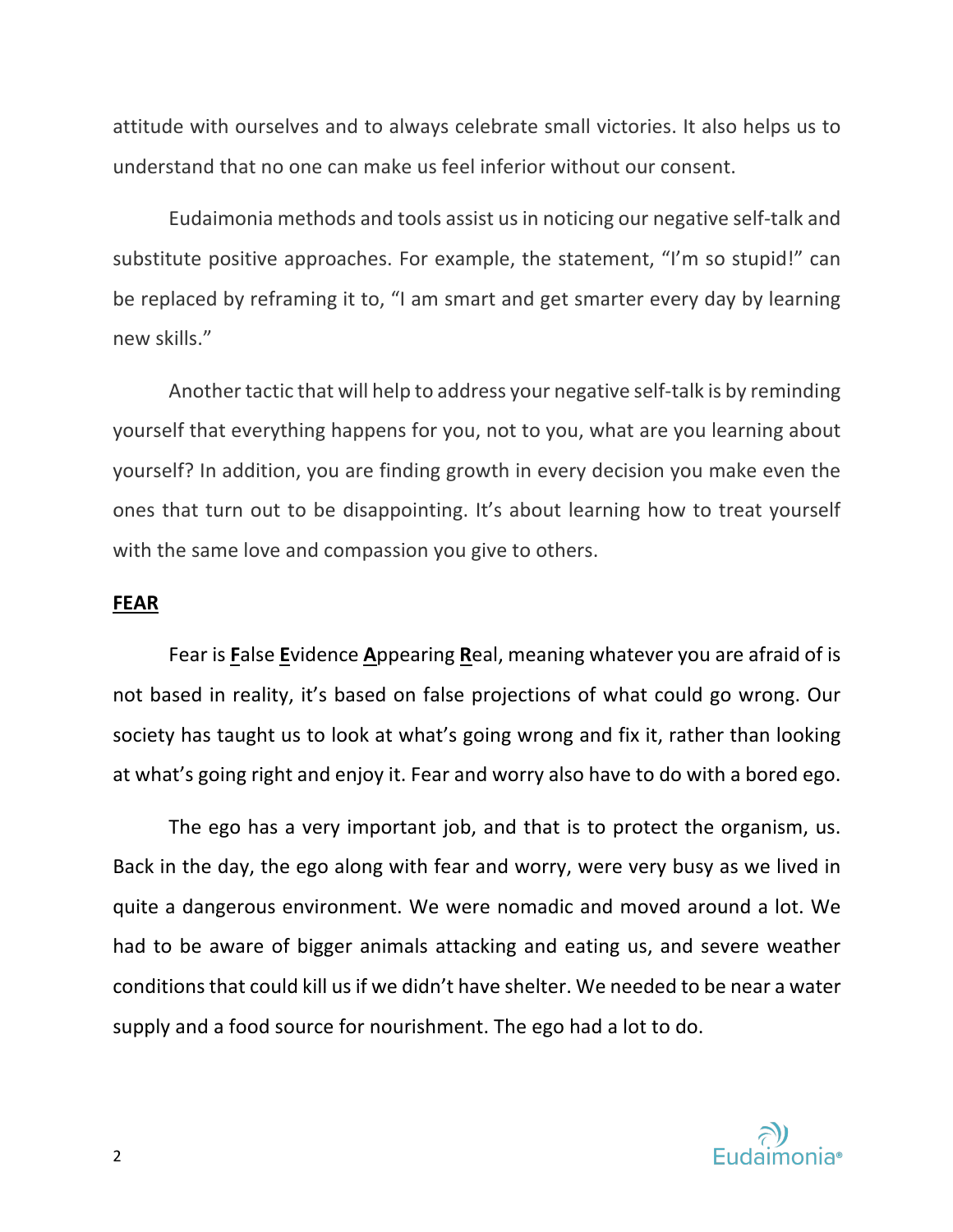Today, not so much. There are no large animals waiting outside your front door to eat you. If it's cold outside, we can go to the Mall and buy coats to keep us warm or choose to stay in our homes by the heater. If we are hungry, we can go to the food store to purchase food. So, what does the bored ego do? It makes up stuff. All kinds of scenarios that will never happen but gives the ego a purpose. Think about it, your fear and worry come on to the stage when you are coasting along, when things are pretty much calm. When you have time to focus on nothing, the ego takes to the stage and dances with you in a proposed tragedy that it convinces you can happen without any real evidence. And it begins like this, first Fear takes to the stage, "What if blah blah blah would happen, are we prepared?" Then next on stage is Worry who will creatively come up with all kinds of scenarios that could possibly happen having to do with the original fear. It's the "what if" scenarios. Now the ego is engaged and loving it. The ego now will steal your time by forcing you to "worry" about something that you can't be 100% sure will ever happen. What a waste of time, but soooo much fun for the ego. You try to push it off, but Fear and Worry are so persistent because they pull negative events from the past and intensify them for you as they tap into your negative energy and bring up insecurities from your past. Now they've got you! You have been emotionally hijacked.

## **Be Here Now**

 It's so important to "be here now!" Sadness, regret, and anger are emotions based on the past. Anxiety and worry are emotions postured for the future. Those are the only two places the ego can go to twist you up. Because here, right now in the present, everything is fine. You've heard that saying, "Be here now." If you do

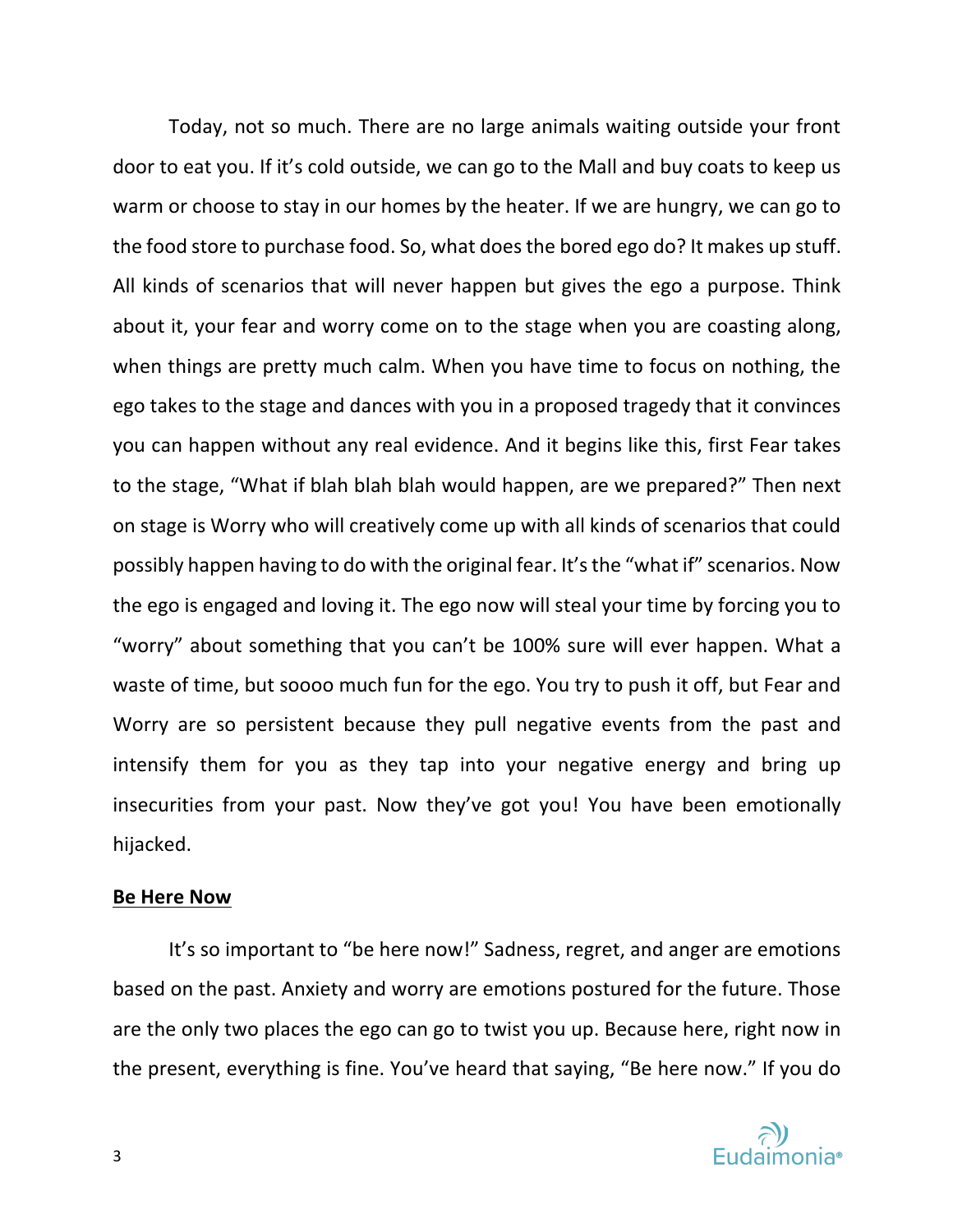that, you would never be held emotionally hostage by any of those negative emotions. You would be sitting in a state of well-being regardless of what life throws your way. That's our goal.

The twin sisters, Fear and Worry are always around. They will sabotage any forward motion in your life if you allow them. Reframing thoughts will separate the drama from the reality. For example, the initial fear is, "I'm never going to have enough money." Worry is the next step and comes up with all scenarios in which that could happen. The reality is that you can't be 100% sure of anything in life. Therefore, it's an irrational thought. Your behavior while having this thought is that you will feel anxious and afraid to spend any money. Your behavior, without this thought, is excitement about life, loving to move around freely, and enjoying all the wonders of life. This calls for a reframing of thought, such as, "Money comes to me easily and often."

Fear and worry will get in the way of all forward motion in life, from moving forward in relationships to getting new careers. They are two of the most paralyzing emotions that we have, and they need to be put in check.

#### **What Scary Thoughts Do You Tell Yourself?**

You always need to be on the lookout for your scary thoughts that are based on subconscious irrational beliefs. When you feel anxious, pause and check your thoughts. The only reason you would feel that anxiety in the pit of your stomach, or the middle of your chest, is because you are telling yourself something painful or scary. You are reliving a painful experience and guess what? It's up to you to remember that or be held hostage for not remembering that it is not your present reality.

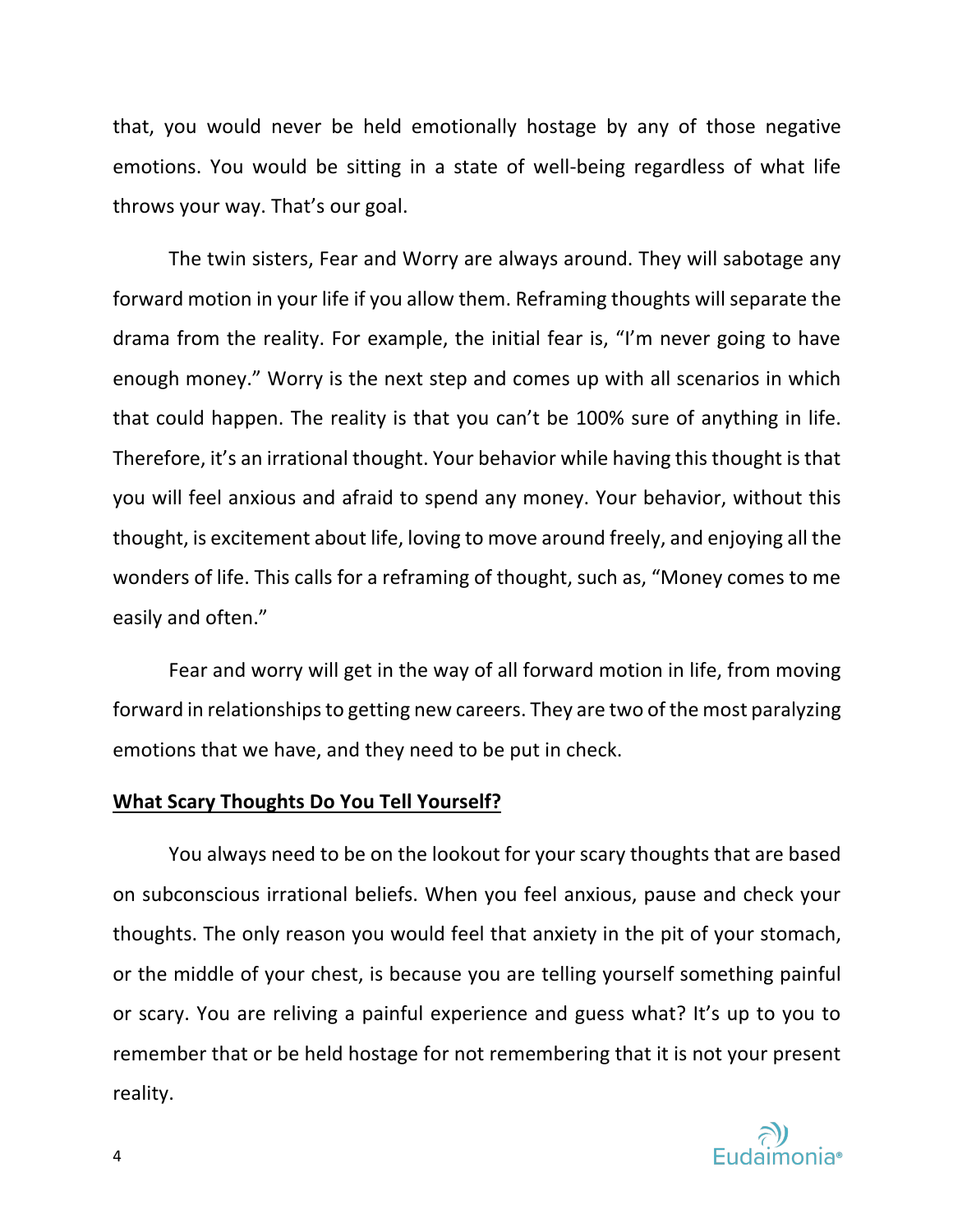Once you become an expert at "turning it around" and "reframing," you will stop fear and worry from having their way with you. You can easily identify fear and worry by the anxiety you feel in the pit of your stomach, or the tightness you feel in your chest. Most often you feel anxiety and have no idea why. Well, it's all connected to your thoughts. Anxiety, or that knot you feel in your stomach happens when you are frightened. When we are frightened, we stop breathing normally by taking in less oxygen. It's a fight or flight response. You may also feel that your body has tensed up. Again, that is the deprivation of oxygen in your blood causing your muscles to tighten. So, the first thing to do is to take a deep breath. Breathing is the key to refocusing thought and energy.

Following the deep breath, focus on your thoughts. What scary story are you telling yourself? What were the thoughts running through your mind right before, or during the feeling of anxiety? You will be able to draw a direct correlation between your thoughts and the anxiety you are feeling. Once you have located the original fear you will be able to turn your thoughts around and reframe.

# **Turn It Around & Reframe**

Let's follow the steps for Turning It Around & Reframing your fear. You can download the pdf file for these steps at the end of this session.

- 1. Locate the original fear: For example, "I am afraid I will lose my job and not get another one"
- 2. Ask yourself, "Can you be 100% sure that will happen?" "No, I cannot be 100% sure that will happen." We can't be 100% sure about anything.
- 3. How do you react when you believe that thought?

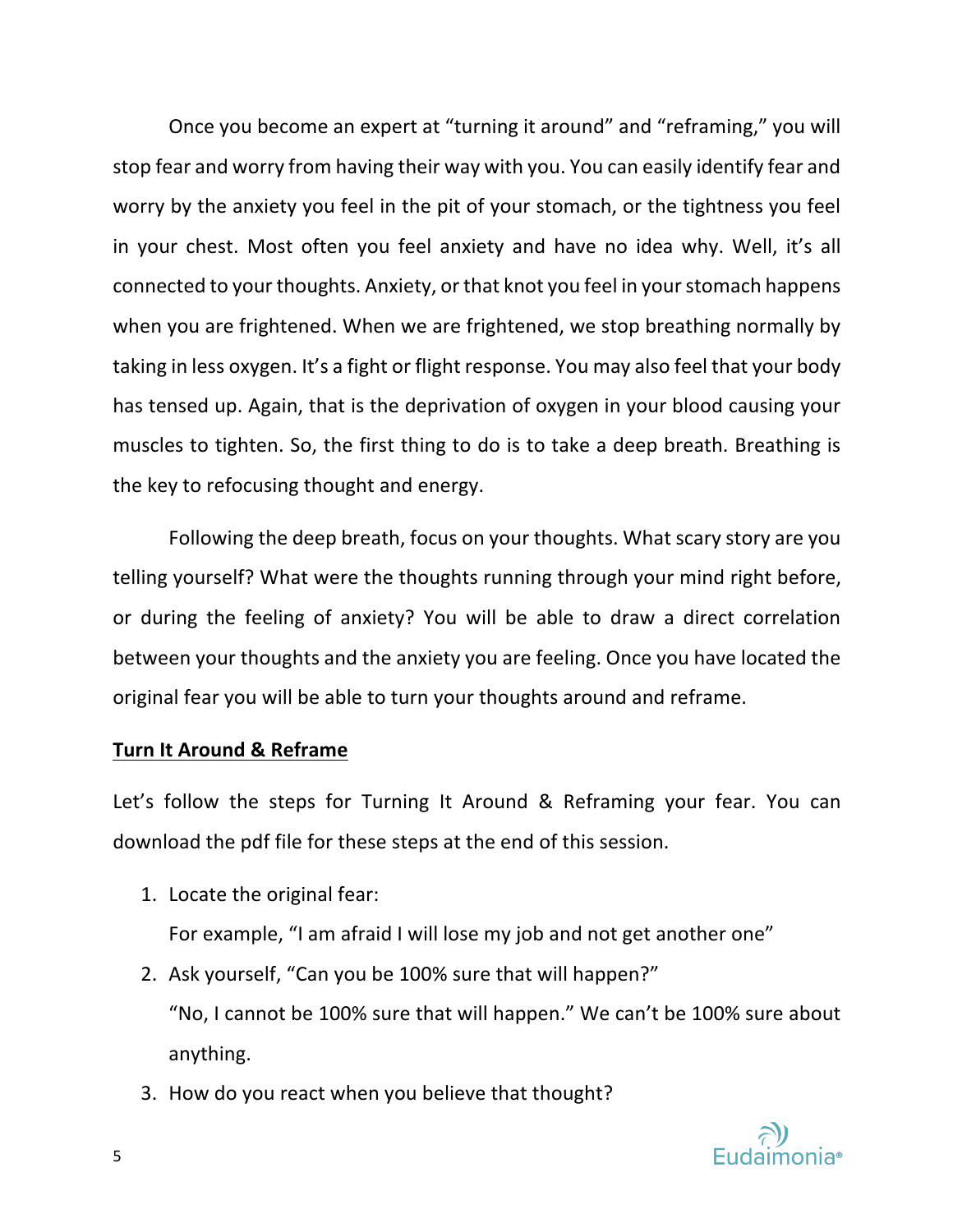"I'm afraid all the time and I am nervous at work."

4. Who would you be without that thought?

"I would feel confident at work and do the best I can."

- 5. Reframe by taking the fear and making a positive statement. "I am good at my job and rewarded for it." Turn the fear upside down, what's the opposite of your fear.
- 6. Take a deep breath, close your eyes and visualize the outcome you want. "My visual is doing my work well and being successful."
- 7. Now hold that visual for a few seconds, feeling what that would feel like in reality and release that feeling into the universe as if you are sending off a letter to the universe letting it know what you want your future to feel like.

The feeling you get with any visual is the most important part. And it's that part that you release into the universe to guide the energy in giving you the experience you truly want to live.

## **Persistent Twin Sisters?**

Nicely done with Reframing. If the sisters are persistent, then make a 15 minute appointment with them for the following day. I say the following day because, often times, by the next day that fear and worry seems to disappear. If it doesn't, keep that appointment and at the designated time let your negative thoughts have their way with you. Allow your "what if" scenarios to show themselves. At the end of the 15 minutes, say, "Thank you for sharing."

Then Reframe, Reframe, Reframe! Take the negative thought and turn it around. In one sentence put your fear in context. Then turn it upside down by focusing on the opposite of that fear. For example, the fear is "I'm afraid I'm going